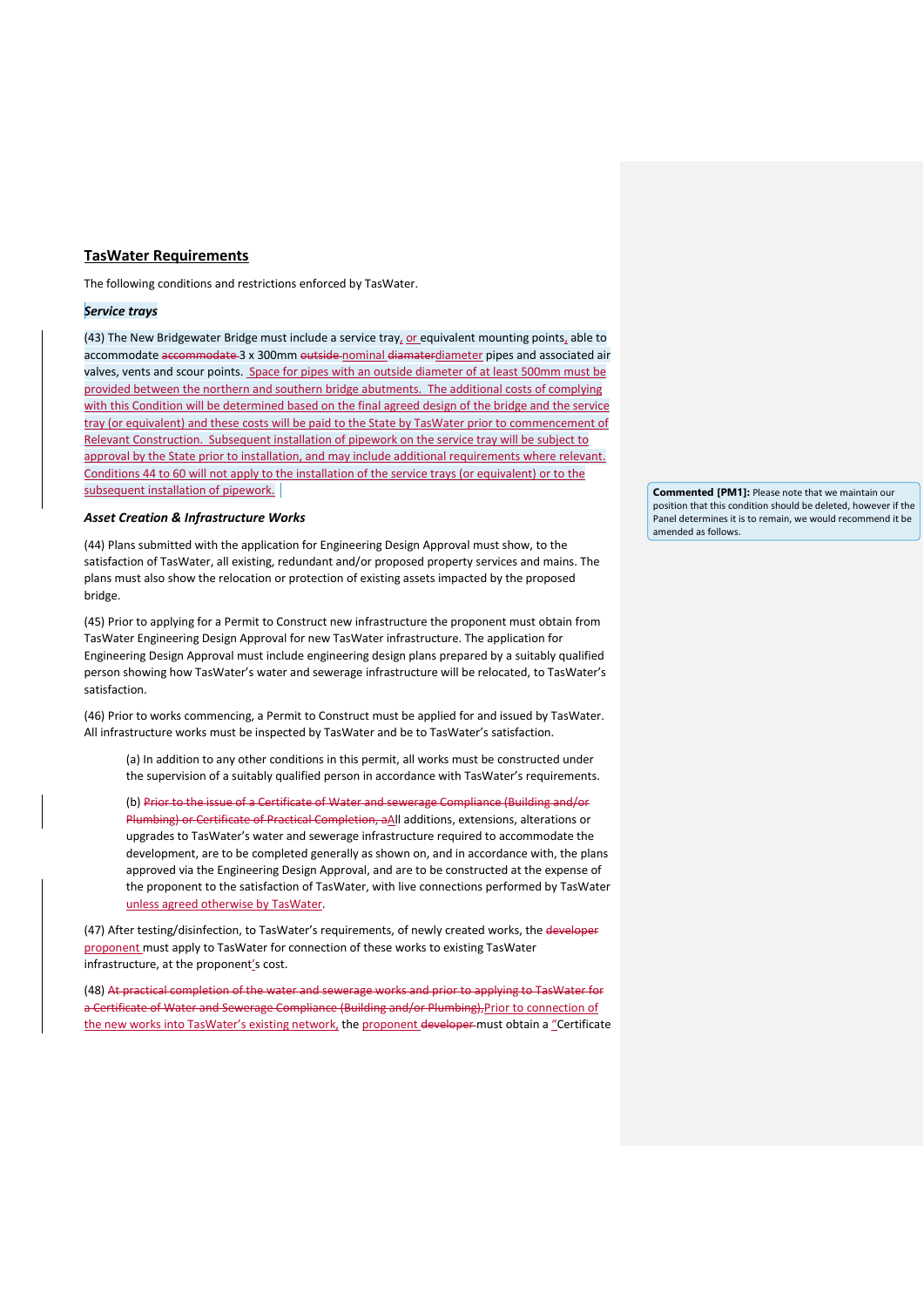of Practical Completion" from TasWater for the works that will be transferred to TasWater. To obtain a Certificate of Practical Completion:

(a) Written confirmation from the supervising suitably qualified person certifying that the works have been constructed in accordance with the TasWater approved plans and specifications and that the appropriate level of workmanship has been achieved;

(b) A request for a joint on-site inspection with TasWater's authorised representative must be made;

(c) Security for the twelve (12) month defects liability period to the value of 10% of the works must be lodged with TasWater. This security must be in the form of a bank guarantee;

(d) Work As Constructed drawings and documentation must be prepared by a suitably qualified person to TasWater's satisfaction and forwarded to TasWater.

(49) After the Certificate of Practical Completion has been issued, a 12 month defects liability period applies to this the new TasWater infrastructure. During this period all defects must be rectified at the developer's proponent's cost and to the satisfaction of TasWater. A further 12 month defects liability period may be applied to defects after rectification. TasWater may, at its discretion, undertake rectification of any defects at the developer's proponent's cost, provided that notice has been given by TasWater to the proponent to rectify the defect within a timeframe that is reasonable for the nature of the defect. Upon completion, of the defects liability period, the developer must request TasWater to issue a "Certificate of Final Acceptance". The newly constructed infrastructure will be transferred to TasWater upon issue of this certificate and TasWater will release any security held for the defects liability period.

(50) The proponent must take all precautions to protect existing TasWater infrastructure. Any damage caused to existing TasWater infrastructure during the construction period must be promptly reported to TasWater and repaired by TasWater at the developer's proponent's cost.

(51) Ground levels over the TasWater assets and/or easements must not be altered without the written approval of TasWater, which may include the Engineering Design Approval provided in Condition 45.

(52) A construction management plan, or equivalent documentation from the proponent outlining the methodology proposed for construction of the TasWater infrastructure, must be submitted with the application for TasWater Engineering Design Approval. The construction management plan (or equivalent) must detail how the new TasWater infrastructure will be constructed while maintaining current levels of services provided by TasWater to the community. The construction management plan (or equivalent) must also include a risk assessment and contingency plans covering for major risks relevant to TasWater infrastructure during any works. The construction management plan (or equivalent) must be to the satisfaction of TasWater prior to TasWater's Engineering Design Approval being issued.

(53) The proponent must relocate any affected TasWater infrastructure, at its cost, to an equivalent level of service and condition. Any infrastructure requested by TasWater that would exceed the equivalent level of service or condition is only required following TasWater written agreement for apply to TasWater for reimbursement for the proponent's costs for design and construction of the additional eligible works. To be eligible for reimbursement, costs for which reimbursement is